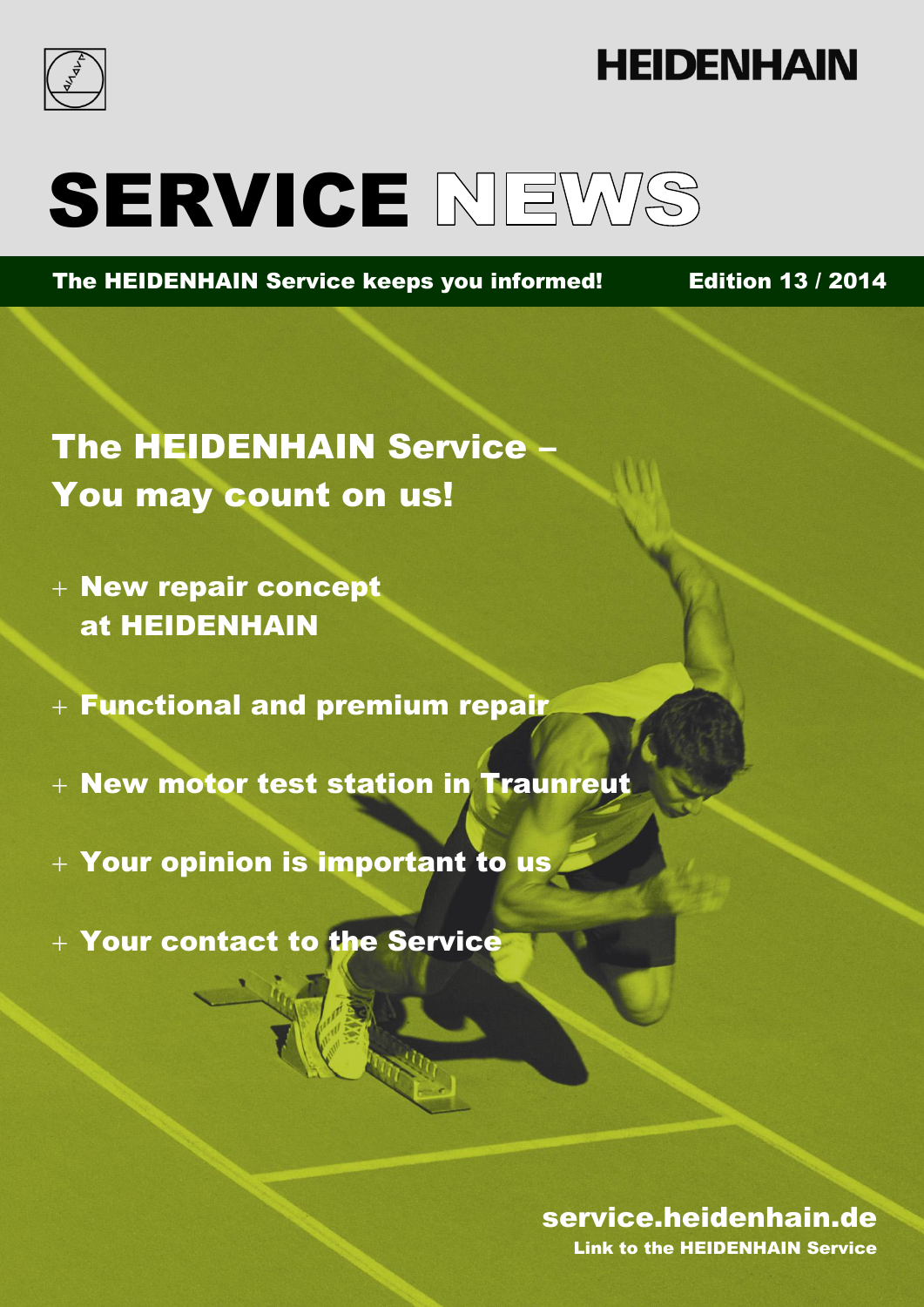## New repair strategy at HEIDENHAIN

If the machine comes to a standstill, it is the time factor for restarting production that counts in particular. But also the service costs become more and more important for the decision to buy.

To provide you even better support when servicing becomes necessary, we have revised our repair and exchange strategy resulting in shorter reaction times and more attractive prices.

#### **Revised product groups:**

#### **Control keyboard units**



#### **Synchronous motors**



#### **Compact controls**



#### **Position display units**



#### **Monitors (as of 1 July 2014)**



#### **Overview of improvements**

- **Expanded repair depth** The assignment of components to repair packages is much more customer-oriented and results in extensive repair possibilities.
- **More attractive prices** Attractive prices due to new assignment of components and list prices.

#### **Shorter reaction time**

Due to the expanded repair possibilities there are no longer any waiting times for replacement units.

 **HEIDENHAIN service exchange** You cannot wait until your device is repaired?

Nearly all units are now available in the HEIDENHAIN Service Exchange.



We will send you an exchange unit in premium quality immediately and free of charge. When we have received and repaired your defective unit, you will only be charged the actual repair costs.

The delivered exchange unit remains at you location and we will grant a one-year guarantee of function.

#### **Functional and premium repair**

Different demands are placed on the repair of visible control elements of a machine tool. You can now choose between an economical functional repair and an extensive premium repair in order to satisfy your individual requirements (see next page).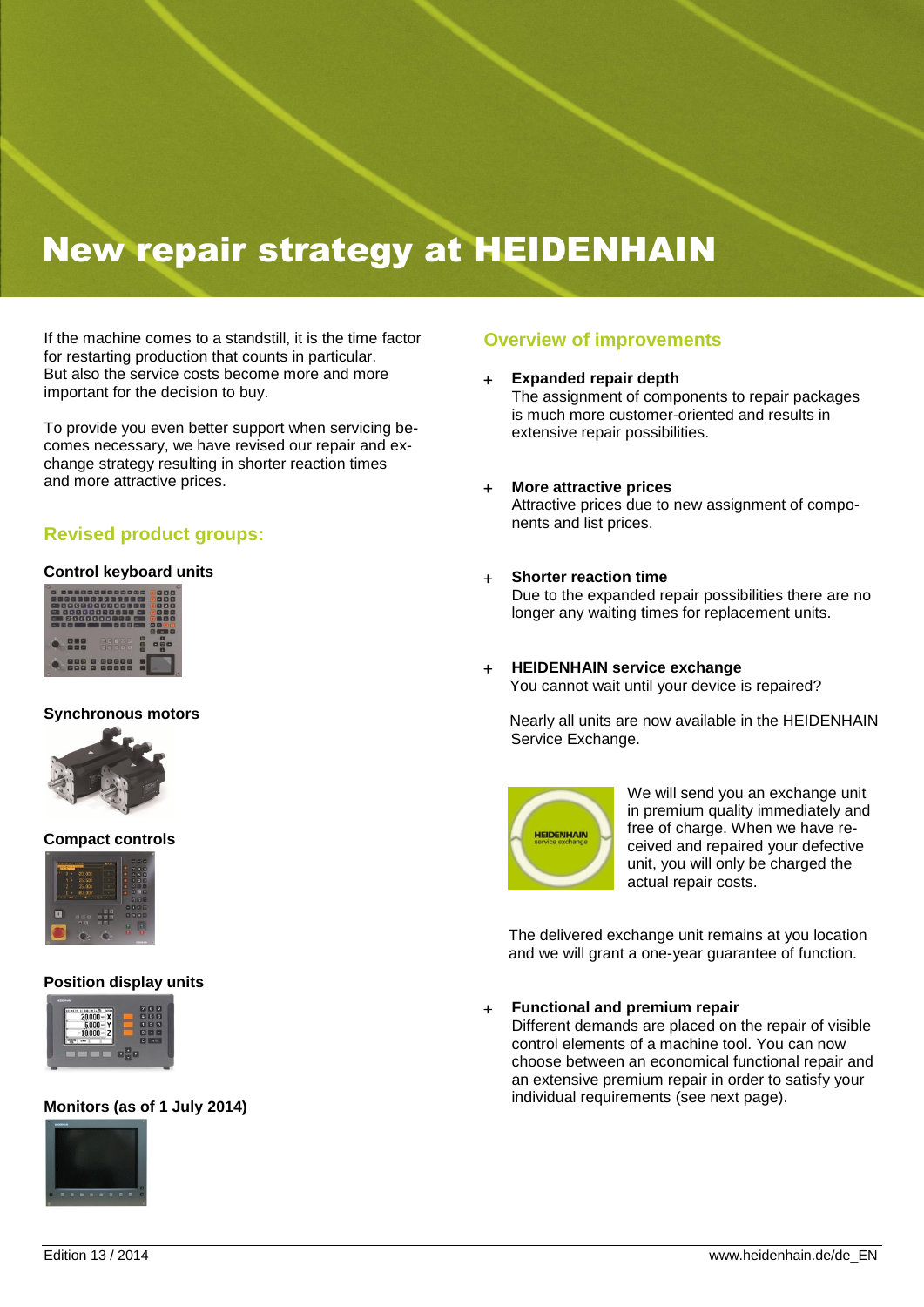## Functional and premium repair

#### **The choice is yours**

Users of HEIDENHAIN products are often interested in an economical service which only restores trouble-free functioning.

**HEIDENHAIN functional repair** only includes restoration of the working condition of the device. Traces of use and wear that do not impair the function are not removed.

Machine manufacturers and machine dealers often prefer a repair which returns the devices to visually mint condition (e.g., because they are stored in a service stock).

**HEIDENHAIN premium repair** includes restoration of the proper function as well as a visually mint condition.

#### **Functional repair**



#### **Premium repair**



#### **Three repair packages are available:**

#### **Repair package Small Parts**

- Cleaning and inspection
- *- Replace defective small parts*
- Functional test

#### **Repair package Function**

As repair package Small Parts + Replacement of defective functional components

#### **Repair package Premium**

As repair package Function + Replacement of the housing / new painting

Your contact partners in the HEIDENHAIN Service Depts. will be glad to respond to any questions.

#### **HEIDENHAIN Service**

 $\text{ }$  +49 8669 31 3121 [service.order@heidenhain.de](mailto:service.order@heidenhain.de)

#### **Let us know the required service:**

In your **shipping documents** to the HEIDENHAIN service you can already note down whether you want a functional or a premium repair. If there is no information on your repair request available, we will send you a **cost estimate**, quoting the two "functional" and "premium" repair packages.

If merely small parts are defective, only the "Small Parts" repair package will be invoiced.

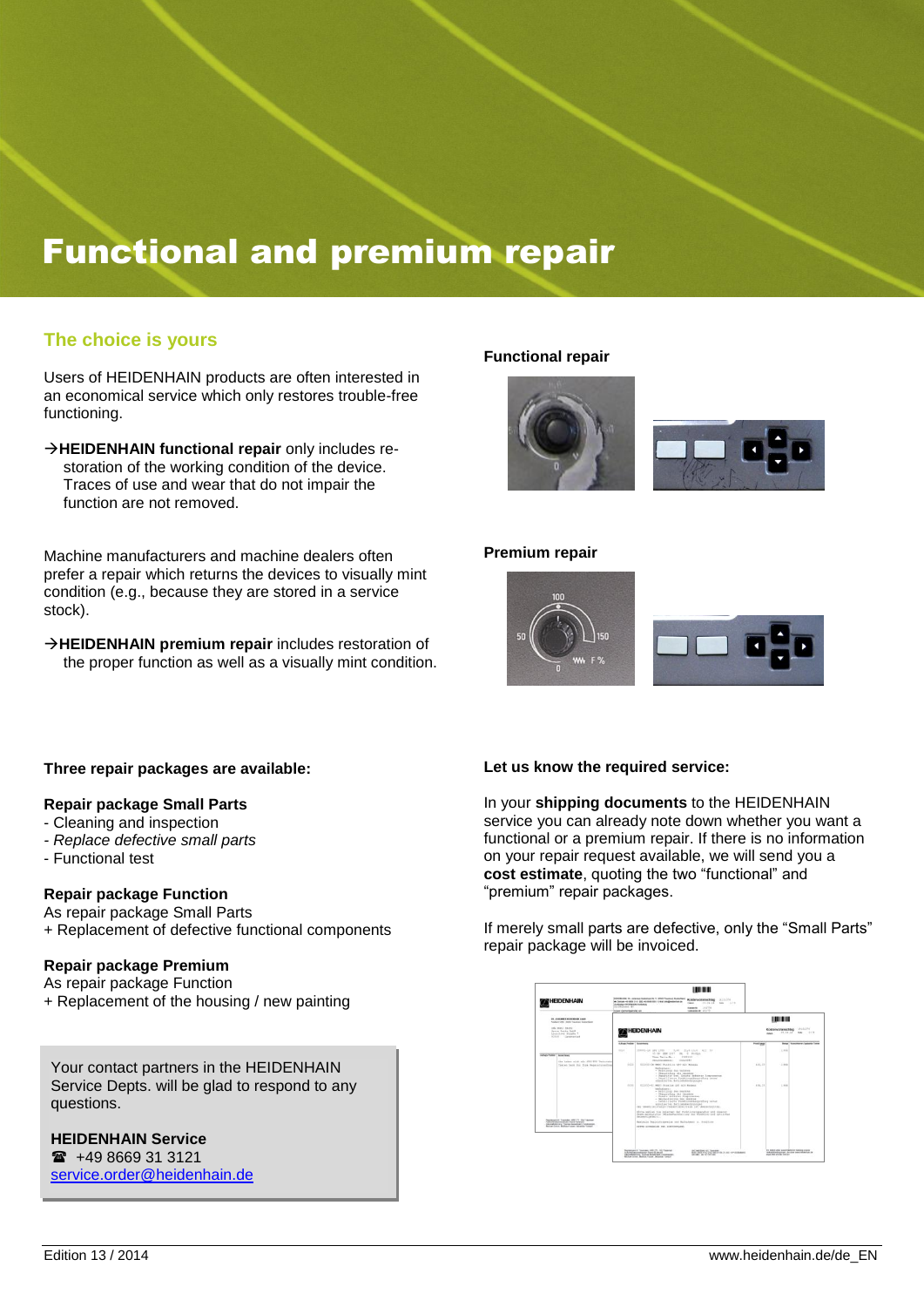## New motor test station in Traunreut

A new inspection and repair station for motors has been put into operation in the HEIDENHAIN Traunreut Service department.

#### **Shorter door-to-door time**

The new test and repair station has reduced the door-to-door time for repair.

The sound-insulated room is equipped with a crane system, mobile test stations and a special motor washing facility for inspecting and repairing motors.

It is also possible to test the rotary encoders with the HEIDENHAIN PWM 9 and PWM 20 phase angle measuring units and to balance the motors in the Traunreut main facility.